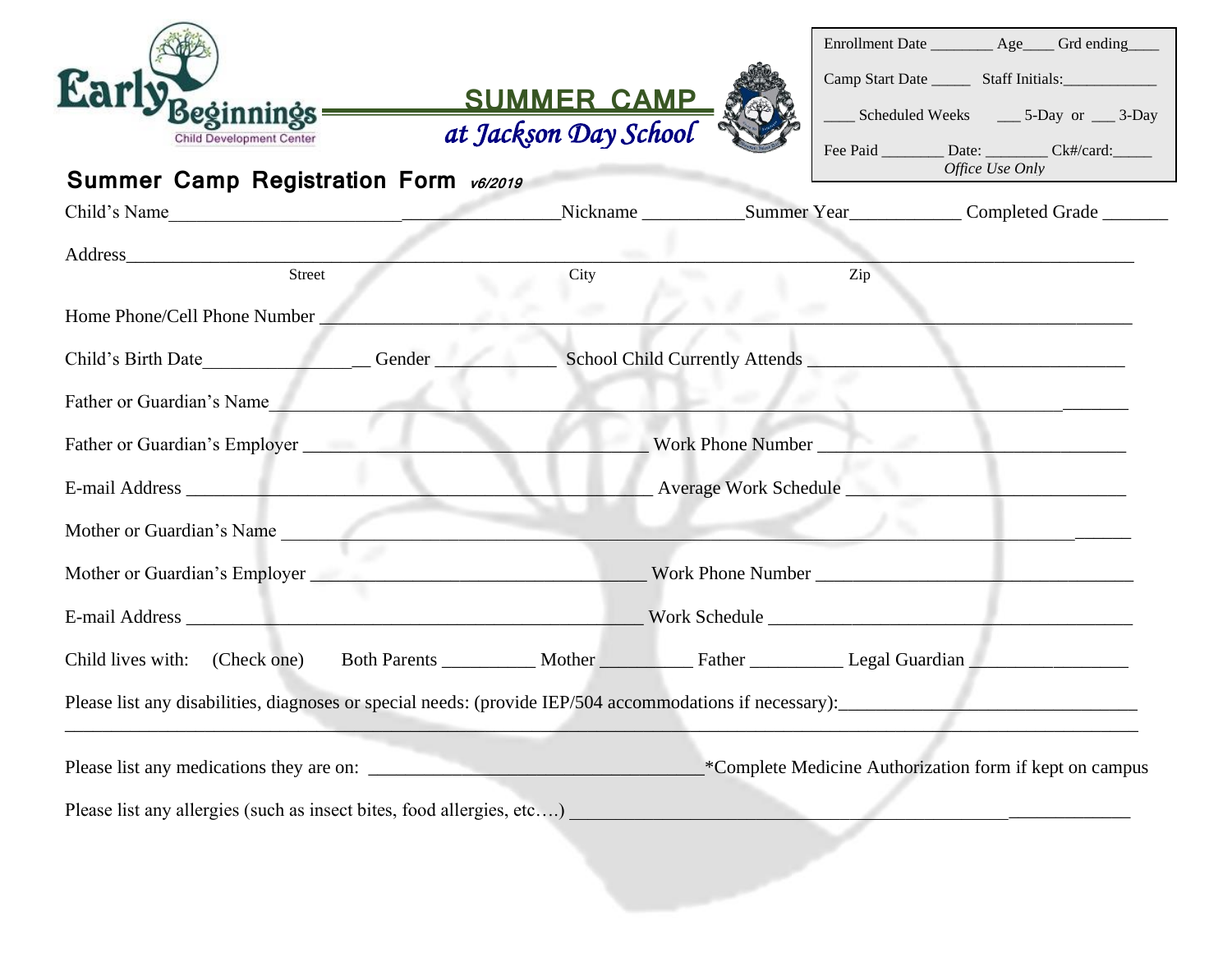| In the event that I cannot be reached to make arrangements for emergency medical attention, I authorize the facility director or person in charge to take my child to                   |                                    |              |  |  |  |  |
|-----------------------------------------------------------------------------------------------------------------------------------------------------------------------------------------|------------------------------------|--------------|--|--|--|--|
| Name of Family Doctor                                                                                                                                                                   | Address                            | Phone #      |  |  |  |  |
|                                                                                                                                                                                         |                                    |              |  |  |  |  |
| Or to (Name of hospital or clinic)                                                                                                                                                      | Address                            | Phone#       |  |  |  |  |
|                                                                                                                                                                                         |                                    |              |  |  |  |  |
| <b>Insurance Policy Holder:</b>                                                                                                                                                         | <b>Insurance company Name:</b>     | Subscriber#: |  |  |  |  |
| <b>Insurance Group #:</b><br><b>Insurance company Phone:</b><br>I give consent for necessary emergency treatment when my child is in the care of this physician and/or hospital/clinic. |                                    |              |  |  |  |  |
|                                                                                                                                                                                         | Signature-Parent or Legal Guardian | Date         |  |  |  |  |

I, give consent for my child to be released to the following individuals for **pick-up** in the event I am unable to pick up my child or to contact these individuals if I cannot be reached in a **medical emergency**: (Alternate Pick-up Approval)

| Name                          | Relation to the Child | Address | Phone |  |
|-------------------------------|-----------------------|---------|-------|--|
| <b>.</b>                      |                       |         |       |  |
| ി<br>∼                        |                       |         |       |  |
| $\mathbf{c}$<br>$\mathcal{L}$ |                       |         |       |  |

 $\mathcal{L}_\mathcal{L}$  , which is a set of the contract of the contract of the contract of the contract of the contract of the contract of the contract of the contract of the contract of the contract of the contract of the contra

Signature - Parent or Legal Guardian Date

\* **Payment is required to secure enrollment.** Because we charge no Registration Fee, your first week's tuition must be paid at the time of registration as a deposit to complete your enrollment. No reservations may be made without this payment. You may pay online or by check. \* **You may not change from 5-Day or 3-Day or vice versa once summer camp has begun without a two-weeks notice**. A 2-week notice is required to dis-enroll from camp or drop a pre-scheduled week before your scheduled time.

My child will attend according to my indication below starting on:

## **\* Make sure to complete the Camp Plan (5-Day/3-Day) and Chosen Weeks on the following page. (required to complete your registration)**